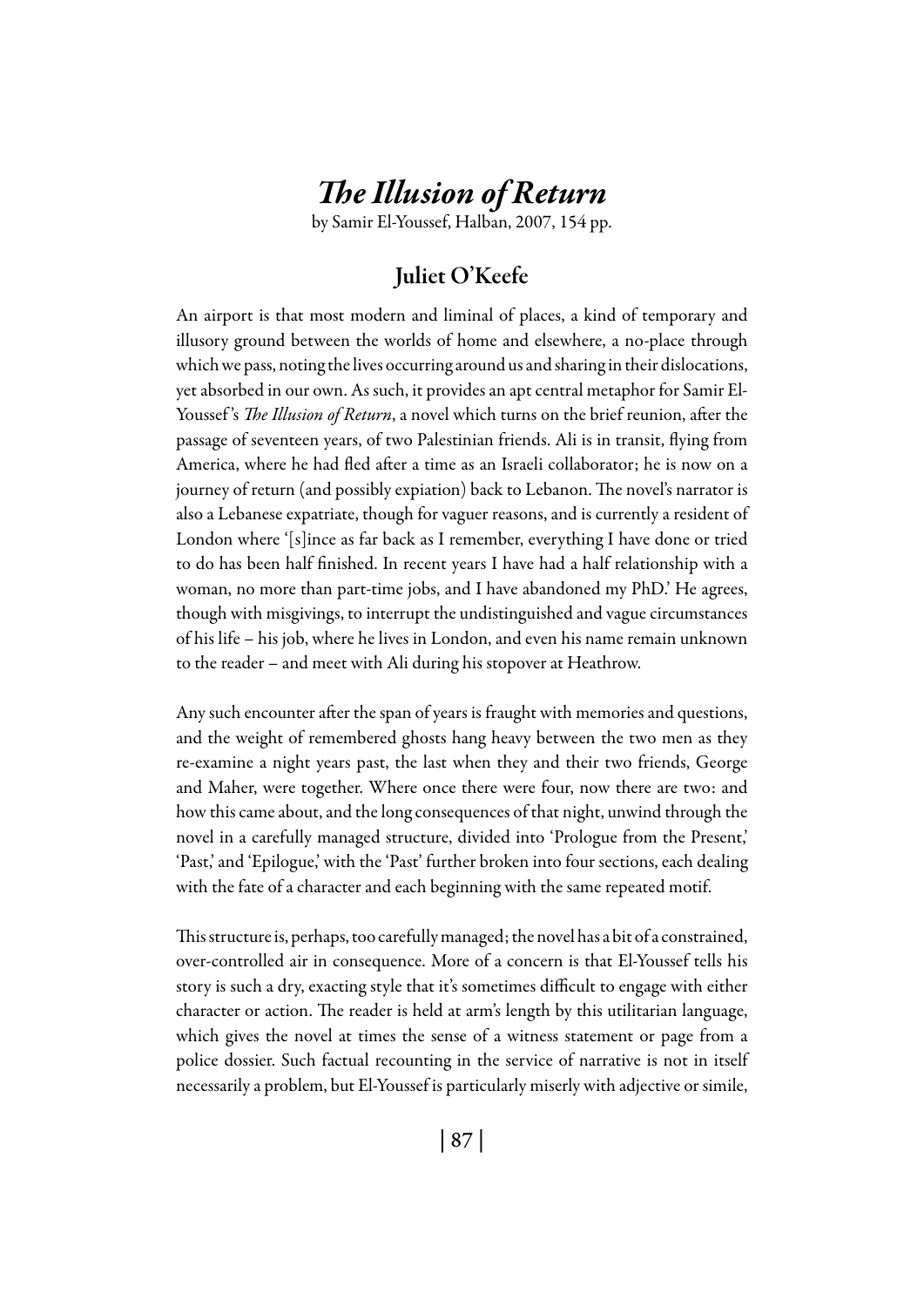## Democratiya 12 | Spring 2008

and the result tends to the monotone and an overall feeling of reading a slightly stiff translation. With the writing denuded of colour, he substitutes a continuo of speculation and analysis, an interior monologue which tracks with compulsive precision the possible motivations behind events or the emotional twists and turns of a conversation. The book is loaded with passages like the following:

When I thought of it this way, I could not help feeling embarrassed. It was the first time that I had considered my family and people like my family as middle class, or at least labeled them as such. To be honest I had expected to be more surprised than embarrassed, but I was not surprised. The directness of such a description, I said to myself, did away with the expected surprise. It acknowledged the shame and was vulgar enough to make my sense of embarrassment greater. Then, I thought, we must have all been deeply aware of the fact that the relative prosperity we enjoyed was the outcome of moving from the refugee camp to the city, and then merging into the local middle class. We must have regarded such prosperity as somehow a betrayal of our origins, and we probably felt guilty about that.

This enervation of style means that the book functions as more philosophical exercise than novel, recalling stories in a similar tradition – the reunion after the fact of survivors of trauma – where conversation and debate take precedence over subtleties of character (an example similar in feeling to *The Illusion of Return* is Chaim Grade's short story in Yiddish, 'My Quarrel with Hersh Rasseyner,' which describes a chance meeting of two Holocaust survivors and old friends on the New York subway; another literary touchtone is certainly V.S. Naipaul's *The Enigma of Arrival: A Novel in Five Sections*, and not just for its obvious titular precedent but in its look at the experience of cultural dislocation in England.) But El-Youssef is capable of writing with flair, and the story is at its most compelling when he ventures into satire, where his voice is at its strongest. His cleverly rendered description of Maher as a young Marxist full of the fervour of recent conversion, who disastrously attempts to spark revolution amongst the workers at the town's lone factory, is a welcome high point; the prose becomes swift and bracing as it meets its material head-on. The tragic story of Amina, the narrator's sister, also benefits from being told with an understated economy. El-Youssef seems most comfortable when needling the follies of village life and exploring its social constrictions, and he handles its ironies and contradictions, its humour and repression, with an informed and sensitive eye. He also makes an explicit effort to avoid the pitfalls of didacticism – the narrator recalls defacing a poster at his English university: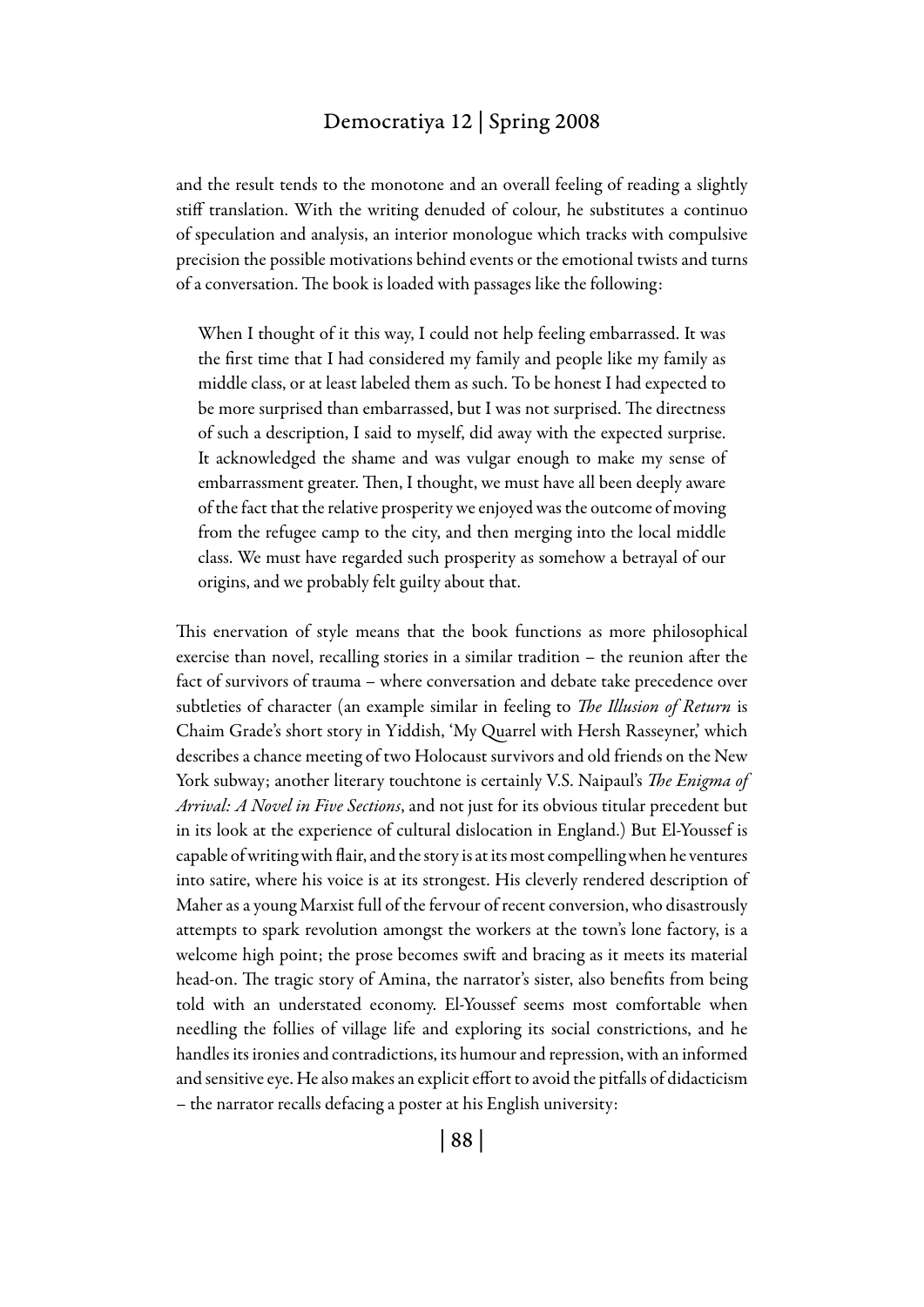#### O'Keefe | El-Youssef 's Illusions of Return

Below [the slogan 'No Return No Peace'] was the name of the organization 'The Campaign for the Right to Return.' I realized that here was my opportunity to remind them what I thought of their campaign. Pretending to look at it with great interest, I waited until no one was around, and quickly crossed out the words 'the Right of Return' and wrote just above it in capital letters the word WANKERS. And after a moment of hesitation I added an exclamation mark.

This small gesture of refusal is a rare instance of assertion from a character who mostly communicates a purposeful lack of emotion. 'The world of the past,' he tells us, is a place that 'had increasingly been appearing unreal to me and where people as much as politics were merely parts of a chaotic dream.' Undoing that dream requires the minute analysis of the past he has been trying to avoid, and what tension El-Youssef creates is that of an urgency in getting at facts – what happened and how – and parsing out what meaning might be found there. Even though the narrator admits that the truth is a slippery thing, and that nobody shares the same history even if they were present at the same events, he still is compelled to try and pin down the actualities of his life in Lebanon, and the effect on his friends and family: to make the 'past real.' This means that for him things are examined rather than felt, and he makes known his lack of feeling with typical bluntness: 'On the rare occasions when I forced myself to be fully attentive [in conversation], I felt as if I had been locked up in a room which had no door or window or any kind of exit at all.' The passing shades of memory are more 'real' than his own rather empty perception, and it is the characters around the narrator, particularly George, Maher, and Amina, who are the most fully realised; even Ali remains rather faceless, a collection of prompts and reminders, until the revelation of his meeting with a fellow survivor of war which provides the impetus for his journey back to Lebanon. However, writerly intention can be at least partly assumed here. Within the book is a hint that this lack of affect is a result of the experience of violence, and that the narrator's inability to believe in the reality of his past is a symptom of suffering beyond words. Violence, says Ali, 'makes everybody and every event look like it has only one dimension. Like in an action movie, people seem flat.' When Ali first proposes their meeting, the narrator experiences a flash of inspiration, and sits down to outline what he hopes might be 'an essay or even a small book.' This outline, possibly intended to be the book we are at this moment reading, sets out the narrator's core problem: 'By virtue of [Ali's] life, which couldn't be summarised or related in the form of a linear narrative, Ali manages to enable the past world to acquire some of the characteristics of the real world and to reappear as such.'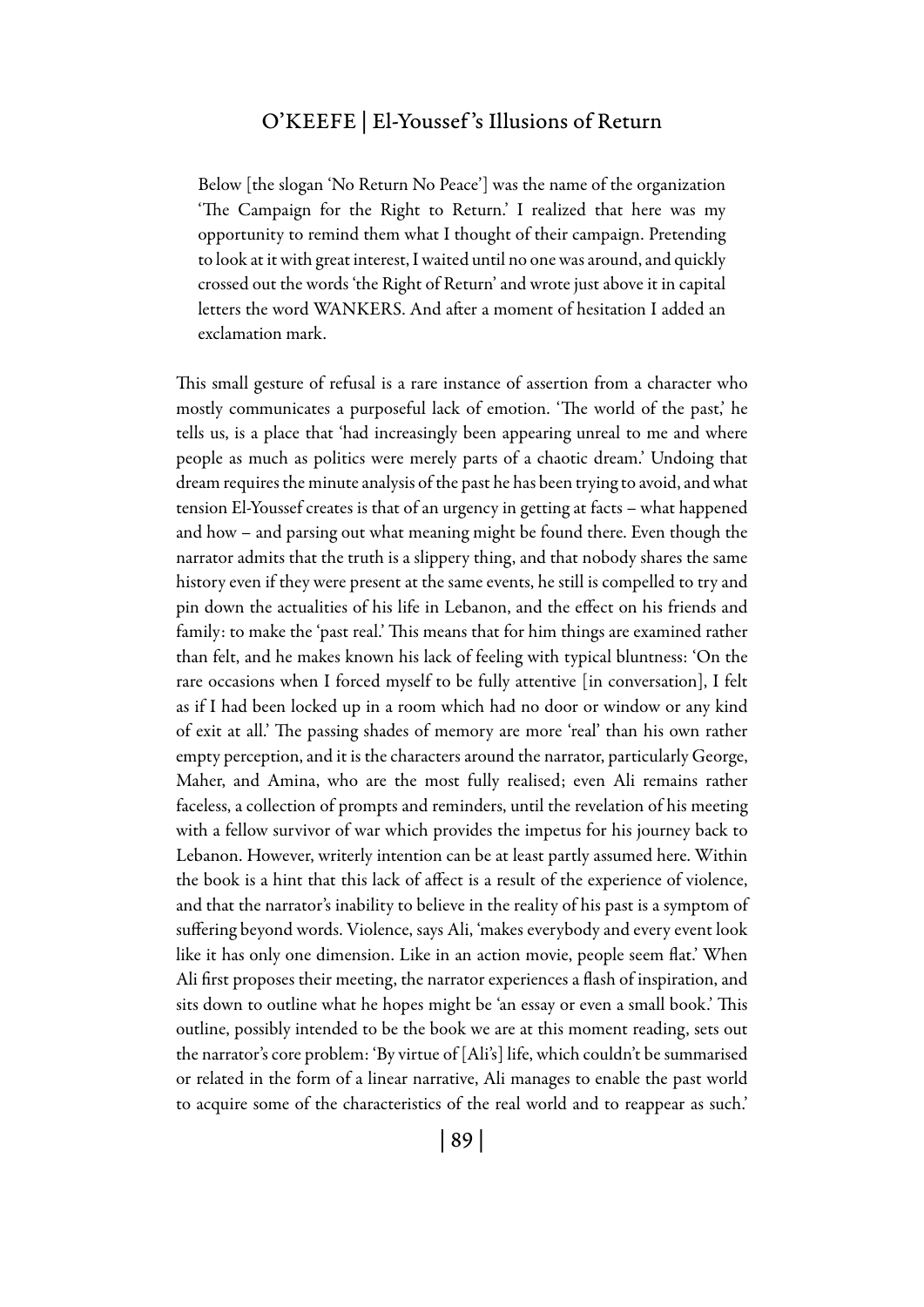## Democratiya 12 | Spring 2008

The narrator then abandons his project in an up rush of anxiety. He can no longer pretend that 'the past is unreal,' but his difficulty in seeing the figures of his past as actual people also becomes at times the novel's difficulty, as well.

Such juggling with the tricky surfaces of history and the fallible material of memory raises various philosophical specters, including a repetitive (and rather sly) invocation of Heidegger, who is constantly quoted – and likely misunderstood – by George. El-Youssef appears deeply interested in exploring the disconnect between ideology and reality; every character in the novel is stunted by political circumstance, a victim of power masking as truth. The Lebanon of the early 1980s which El-Youssef portrays is a place of profound instability, where families can only hope for safety within a constantly shifting ground of power. Lives rest on arbitrary questions of loyalty and betrayal is an ever-present shadow; survival is a matter of constant appeasement. Simply staying out of trouble and under the radar is a feat of will in the face of multiple forces struggling for power: the 'Israelis and their collaborators from the local militias, on the one hand; or, on the other hand, the Resistance and those who pretended they were from the Resistance.' In such a world, citizenship is a fantasy and security a passing dream, just as much as the desire to reset the clock and change history. As El-Youssef is aware, the country of the past is one which has closed its borders, and to which none of us can return.

The visit with Ali over, the narrator rides the Tube back to his blank slate of a city, contemplating the singular and one-way nature of the larger journey we all share, his obsession with completion rendered in the end as another, final illusion. The novel's close constitutes a bit of a self-conscious (even meta-literary) ending which though easily anticipated is not unsatisfying, but what remains most clearly are not worked over questions of time and history but singular moments: the panicked fight of a man from an Israeli roadblock; a young woman standing on the street dressed in combat fatigues, the cigarette in her hand and AK-47 over her shoulder emblems of her defiance of family and tradition; the narrator hiding in an alley after curfew as an Israeli patrol passes nearby, while George, in a gesture of either daring or indifference – it's never made clear – stands out on the street.

El Youssef perhaps shares his narrator's desire to explain by recounting, and to deflate political abstractions through the stories of individuals who must live under and suffer from them. *The Illusion of Return* is his first novel in English, but he has previously published *Gaza Blues*, a collaborative work with Israeli writer Etgar Keret, which had the explicit agenda of making literary bridges. Another clue can

| 90 |